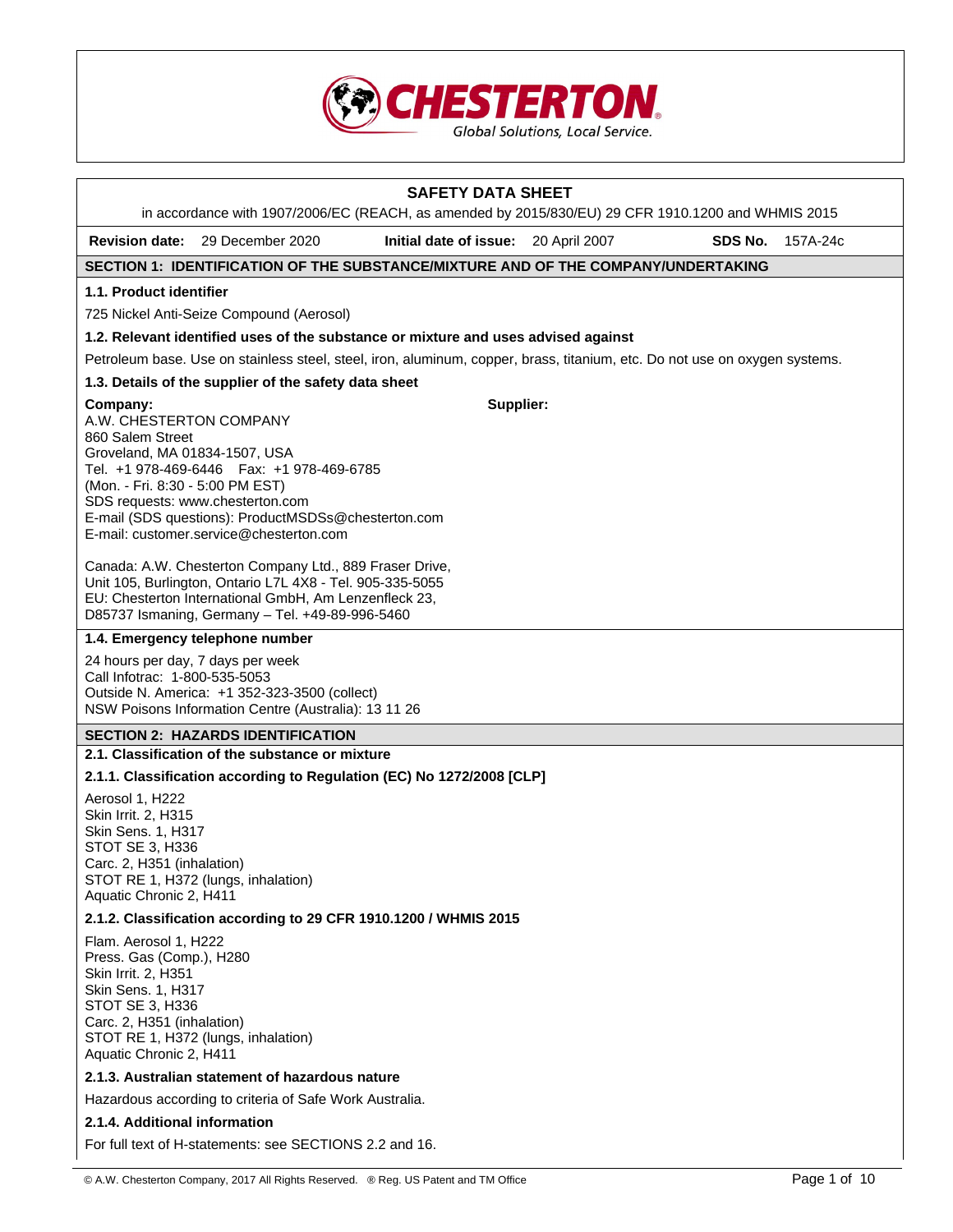# **2.2. Label elements**

|  | 2.2.1. Labelling according to Regulation (EC) No 1272/2008 [CLP] |  |  |
|--|------------------------------------------------------------------|--|--|
|--|------------------------------------------------------------------|--|--|

**Hazard pictograms:** 



| Signal word:                     | Danger                                                                                                                           |                                                                                                                                                                                                                                                                                                                                                                                                                                                                     |
|----------------------------------|----------------------------------------------------------------------------------------------------------------------------------|---------------------------------------------------------------------------------------------------------------------------------------------------------------------------------------------------------------------------------------------------------------------------------------------------------------------------------------------------------------------------------------------------------------------------------------------------------------------|
| <b>Hazard statements:</b>        | H <sub>222</sub><br>H <sub>229</sub><br>H315<br>H317<br>H336<br>H351<br>H372<br>H411                                             | Extremely flammable aerosol.<br>Pressurized container: May burst if heated.<br>Causes skin irritation.<br>May cause an allergic skin reaction.<br>May cause drowsiness or dizziness.<br>Suspected of causing cancer by inhalation.<br>Causes damage to lungs through prolonged or repeated inhalation exposure.<br>Toxic to aquatic life with long lasting effects.                                                                                                 |
| <b>Precautionary statements:</b> | P <sub>201</sub><br>P <sub>210</sub><br>P211<br>P <sub>251</sub><br>P <sub>260</sub><br>P <sub>280</sub><br>P308/313<br>P410/412 | Obtain special instructions before use.<br>Keep away from heat, hot surfaces, sparks, open flames and other ignition sources.<br>No smoking.<br>Do not spray on an open flame or other ignition source.<br>Do not pierce or burn, even after use.<br>Do not breathe vapours/spray.<br>Wear protective gloves and eye protection.<br>IF exposed or concerned: Get medical advice/attention.<br>Protect from sunlight. Do not expose to temperatures exceeding 50 °C. |

# **Supplemental information:** None

**Hazard pictograms:** 

**2.2.2. Labelling according to 29 CFR 1910.1200 / WHMIS 2015** 

| $\begin{picture}(150,10) \put(0,0){\line(1,0){10}} \put(15,0){\line(1,0){10}} \put(15,0){\line(1,0){10}} \put(15,0){\line(1,0){10}} \put(15,0){\line(1,0){10}} \put(15,0){\line(1,0){10}} \put(15,0){\line(1,0){10}} \put(15,0){\line(1,0){10}} \put(15,0){\line(1,0){10}} \put(15,0){\line(1,0){10}} \put(15,0){\line(1,0){10}} \put(15,0){\line($ |  |  |
|-----------------------------------------------------------------------------------------------------------------------------------------------------------------------------------------------------------------------------------------------------------------------------------------------------------------------------------------------------|--|--|
|                                                                                                                                                                                                                                                                                                                                                     |  |  |

| Signal word:                     | Danger                                                                               |                                                                                                                                                                                                                                                                                                                                                                             |
|----------------------------------|--------------------------------------------------------------------------------------|-----------------------------------------------------------------------------------------------------------------------------------------------------------------------------------------------------------------------------------------------------------------------------------------------------------------------------------------------------------------------------|
| <b>Hazard statements:</b>        | H <sub>222</sub><br>H <sub>280</sub><br>H315<br>H317<br>H336<br>H351<br>H372<br>H411 | Extremely flammable aerosol.<br>Contains gas under pressure; may explode if heated.<br>Causes skin irritation.<br>May cause an allergic skin reaction.<br>May cause drowsiness or dizziness.<br>Suspected of causing cancer by inhalation.<br>Causes damage to lungs through prolonged or repeated inhalation exposure.<br>Toxic to aquatic life with long lasting effects. |
| <b>Precautionary statements:</b> | P201<br>P210                                                                         | Obtain special instructions before use.<br>Keep away from heat, hot surfaces, sparks, open flames and other ignition sources.<br>No smoking.                                                                                                                                                                                                                                |
|                                  | P211                                                                                 | Do not spray on an open flame or other ignition source.                                                                                                                                                                                                                                                                                                                     |
|                                  | P251                                                                                 | Do not pierce or burn, even after use.                                                                                                                                                                                                                                                                                                                                      |
|                                  | P <sub>260</sub>                                                                     | Do not breathe vapours/spray.                                                                                                                                                                                                                                                                                                                                               |
|                                  | P264                                                                                 | Wash skin thoroughly after handling.                                                                                                                                                                                                                                                                                                                                        |
|                                  | P270                                                                                 | Do not eat, drink or smoke when using this product.                                                                                                                                                                                                                                                                                                                         |
|                                  | P271<br>P272                                                                         | Use only outdoors or in a well-ventilated area.                                                                                                                                                                                                                                                                                                                             |
|                                  | P273                                                                                 | Contaminated work clothing must not be allowed out of the workplace.<br>Avoid release to the environment.                                                                                                                                                                                                                                                                   |
|                                  | P280                                                                                 | Wear protective gloves and eye protection.                                                                                                                                                                                                                                                                                                                                  |
|                                  | P302/352                                                                             | IF ON SKIN: Wash with plenty of soap and water.                                                                                                                                                                                                                                                                                                                             |
|                                  | P304/340                                                                             | IF INHALED: Remove person to fresh air and keep comfortable for breathing.                                                                                                                                                                                                                                                                                                  |
|                                  | P308/313                                                                             | IF exposed or concerned: Get medical advice/attention.                                                                                                                                                                                                                                                                                                                      |
|                                  | P362/364                                                                             | Take off contaminated clothing and wash it before reuse.                                                                                                                                                                                                                                                                                                                    |
|                                  | P403                                                                                 | Store in a well-ventilated place.                                                                                                                                                                                                                                                                                                                                           |
|                                  | P410/412                                                                             | Protect from sunlight. Do not expose to temperatures exceeding 50 °C/122 °F.                                                                                                                                                                                                                                                                                                |
|                                  | P501                                                                                 | Dispose of contents/container to an approved waste disposal plant.                                                                                                                                                                                                                                                                                                          |
| <b>Supplemental information:</b> | None                                                                                 |                                                                                                                                                                                                                                                                                                                                                                             |
| 2.3. Other hazards               |                                                                                      |                                                                                                                                                                                                                                                                                                                                                                             |
| None                             |                                                                                      |                                                                                                                                                                                                                                                                                                                                                                             |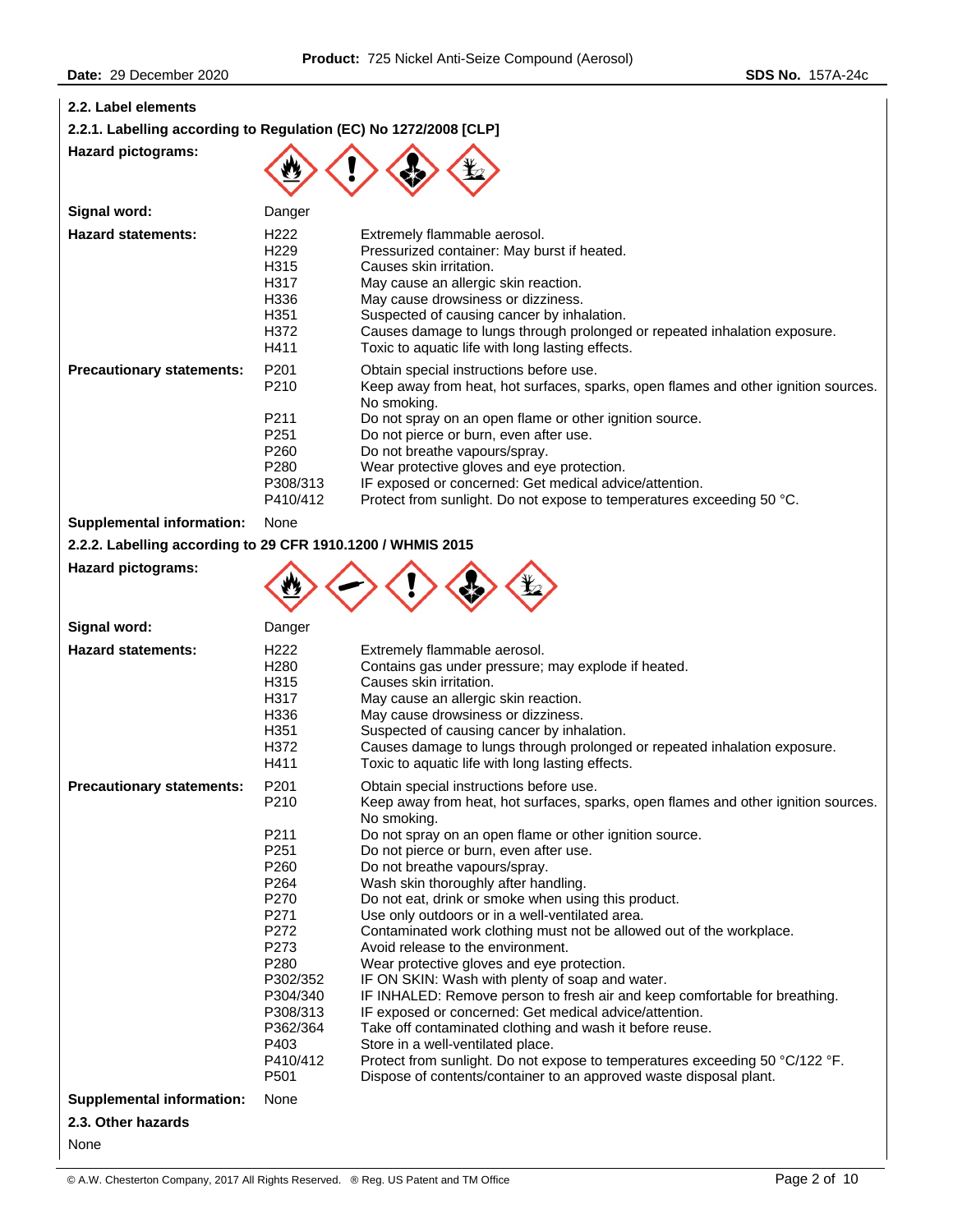**Date:** 29 December 2020 **SDS No.** 157A-24c

| <b>SECTION 3: COMPOSITION/INFORMATION ON INGREDIENTS</b>    |             |                           |                          |                                                                                                                       |
|-------------------------------------------------------------|-------------|---------------------------|--------------------------|-----------------------------------------------------------------------------------------------------------------------|
| 3.2. Mixtures                                               |             |                           |                          |                                                                                                                       |
| Hazardous Ingredients <sup>1</sup>                          | % Wt.       | <b>CAS No./</b><br>EC No. | <b>REACH</b><br>Reg. No. | <b>CLP/GHS Classification</b>                                                                                         |
| Naphtha (petroleum), hydrotreated light*                    | $30 - 40$   | 64742-49-0<br>265-151-9   | <b>NA</b>                | Flam. Lig. 2, H225<br>Asp. Tox. 1, H304<br>Skin Irrit. 2, H315<br>STOT SE 3, H336<br>Aquatic Chronic 2, H411          |
| Distillates (petroleum), hydrotreated<br>heavy naphthenic** | 10-20       | 64742-52-5<br>265-155-0   | <b>NA</b>                | Asp. Tox. 1, H304                                                                                                     |
| <b>Nickel</b>                                               | $7 - 13$    | 7440-02-0<br>231-111-4    | 01-211943<br>8727-29     | Carc. 2, H351 (inhalation)<br>STOT RE 1, H372 (lungs,<br>inhalation)<br>Skin Sens. 1, H317<br>Aquatic Chronic 3, H412 |
| Propane                                                     | $7-13$      | 74-98-6<br>200-827-9      | <b>NA</b>                | Simple Asphyx.<br>Flam. Liq. 1, H220<br>Press. Gas (Comp.), H280                                                      |
| Butane***                                                   | $7 - 13$    | 106-97-8<br>203-448-7     | <b>NA</b>                | Simple Asphyx.<br>Flam. Lig. 1, H220<br>Press. Gas (Comp.), H280                                                      |
| Methanol                                                    | $0.1 - 0.2$ | 67-56-1<br>200-659-6      | <b>NA</b>                | Flam. Liq. 2, H225<br>Acute Tox. 3, H331, H311, H301<br>Eye Irrit. 2, H319<br><b>STOT SE 1, H370</b>                  |
| Other ingredients:                                          |             |                           |                          |                                                                                                                       |
| Aluminum                                                    | $1-5$       | 7429-90-5<br>231-072-3    | <b>NA</b>                | Not classified <sup>a,b</sup>                                                                                         |
| Graphite                                                    | $1-5$       | 7782-42-5<br>231-955-3    | <b>NA</b>                | Not classified <sup>b</sup>                                                                                           |

\*Contains less than 0.1 % w/w Benzene. \*\*Contains less than 3 % DMSO extract as measured by IP 346. \*\*\*Contains less than 0.1 % w/w 1,3-Butadiene. <sup>a</sup>Not classified for flammability and water-reactivity based on the results of UN tests N.1 and N.5, respectively. **bSubstance with a workplace exposure limit.** For full text of H-statements: see SECTION 16.

<sup>1</sup> Classified according to: \* 29 CFR 1910.1200, 1915, 1916, 1917, Mass. Right-to-Know Law (ch. 40, M.G.L..O. 111F), California Proposition 65 \* 1272/2008/EC, GHS, REACH

- \* WHMIS 2015
	- \* Safe Work Australia

#### **SECTION 4: FIRST AID MEASURES**

**4.1. Description of first aid measures** 

**Inhalation:** Remove to fresh air. If not breathing, administer artificial respiration. Contact physician.

**Skin contact:** Wash skin with soap and water. Take off contaminated clothing and wash it before reuse. Contact physician if irritation persists.

**Eye contact:** Rinse cautiously with water for several minutes. Remove contact lenses, if present and easy to do. Continue rinsing.

**Ingestion:** Do not induce vomiting. Contact physician immediately.

### **4.2. Most important symptoms and effects, both acute and delayed**

Irritating to skin. May cause skin sensitization as evidenced by rashes or hives. High vapor concentrations may cause eye and respiratory tract irritation, dizziness, headache and other central nervous system effects.

#### **4.3. Indication of any immediate medical attention and special treatment needed**

Treat symptoms.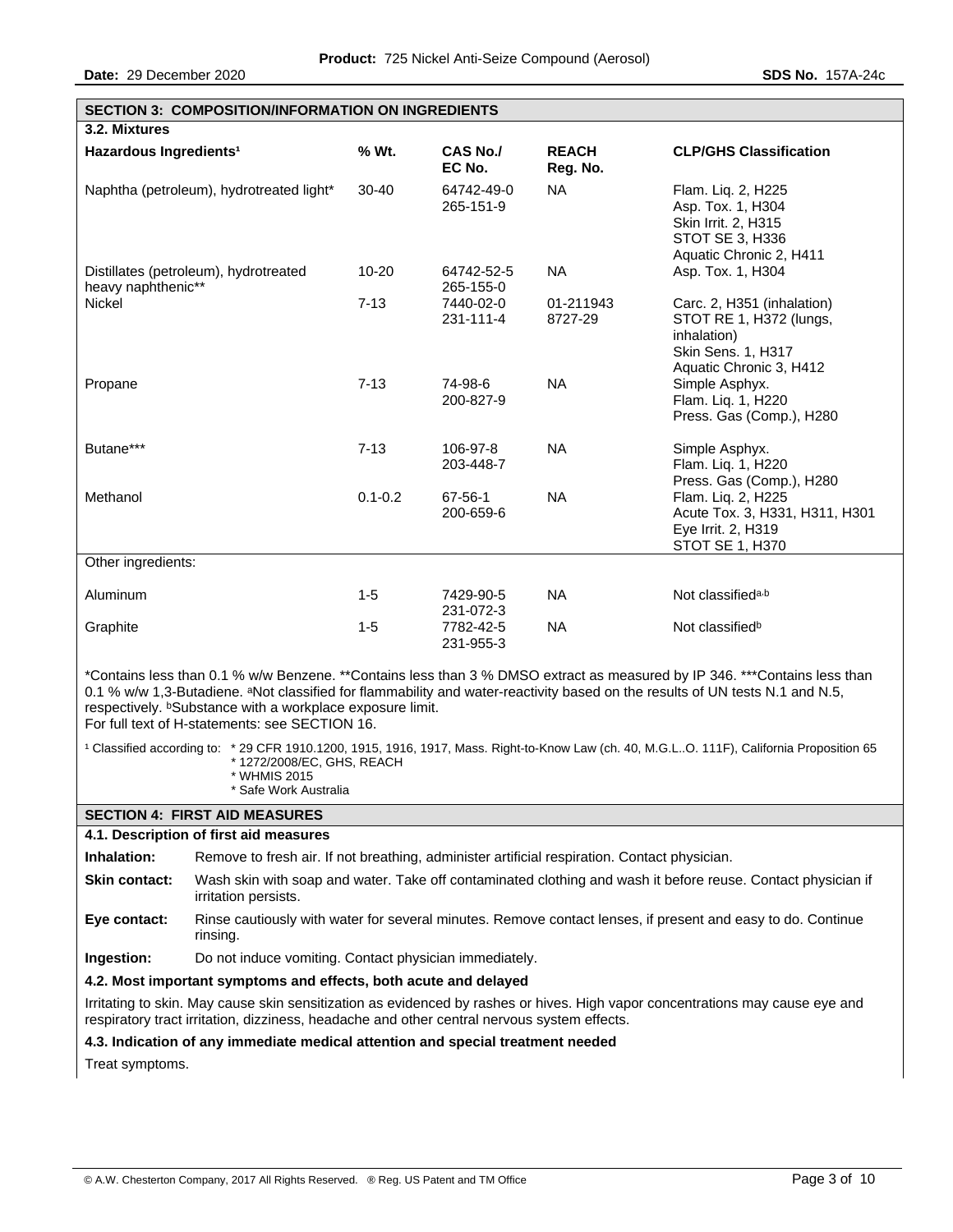**Date:** 29 December 2020 **SDS No.** 157A-24c

#### **SECTION 5: FIREFIGHTING MEASURES**

# **5.1. Extinguishing media**

**Suitable extinguishing media:** Carbon dioxide, dry chemical, foam or water fog

**Unsuitable extinguishing media:** High volume water jet

### **5.2. Special hazards arising from the substance or mixture**

Pressurized containers, when heated, are a potential explosive hazard.

### **5.3. Advice for firefighters**

Cool exposed containers with water. Recommend Firefighters wear self-contained breathing apparatus.

**Flammability Classification:** –

### **HAZCHEM Emergency Action Code:** 2 Y

# **SECTION 6: ACCIDENTAL RELEASE MEASURES**

### **6.1. Personal precautions, protective equipment and emergency procedures**

Utilize exposure controls and personal protection as specified in Section 8.

#### **6.2. Environmental Precautions**

Keep out of sewers, streams and waterways.

# **6.3. Methods and material for containment and cleaning up**

Scoop up and transfer to a suitable container for disposal. Keep away from sources of ignition - No smoking.

### **6.4. Reference to other sections**

Refer to section 13 for disposal advice.

# **SECTION 7: HANDLING AND STORAGE**

# **7.1. Precautions for safe handling**

Observe good work practice - avoid eating, drinking and smoking in the work area while using any hydrocarbons. Do not breathe vapours/spray. Utilize exposure controls and personal protection as specified in Section 8. Remove contaminated clothing and wash before reuse. Do not spray on a naked flame or any incandescent material. Keep away from sources of ignition - No Smoking.

# **7.2. Conditions for safe storage, including any incompatibilities**

Pressurized container: protect from sunlight and do not expose to temperatures exceeding 50°C (120°F). Do not pierce or burn, even after use.

# **7.3. Specific end use(s)**

Petroleum base. Use on stainless steel, steel, iron, aluminum, copper, brass, titanium, etc. Do not use on oxygen systems. Refer to the product instructions and product data sheet for more detailed application information.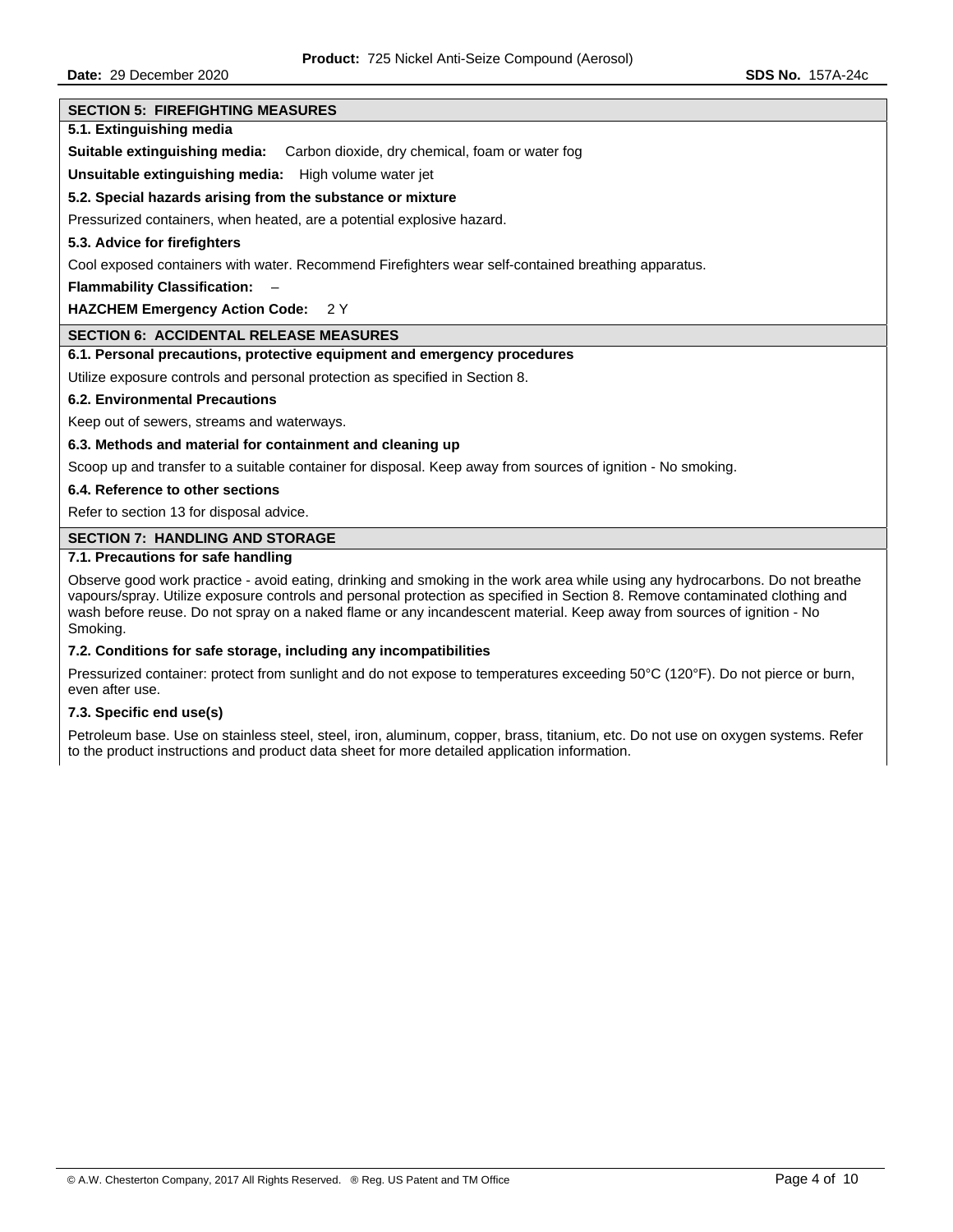### **SECTION 8: EXPOSURE CONTROLS/PERSONAL PROTECTION**

# **8.1. Control parameters**

# **Occupational exposure limit values**

| Occupational caposure illine values        |                         |                   |                                     |                          |                     |                                          |                        |                                           |
|--------------------------------------------|-------------------------|-------------------|-------------------------------------|--------------------------|---------------------|------------------------------------------|------------------------|-------------------------------------------|
| Ingredients                                | <b>OSHA PEL1</b><br>ppm | mg/m <sup>3</sup> | <b>ACGIH TLV<sup>2</sup></b><br>ppm | mg/m <sup>3</sup>        | ppm                 | UK WEL <sup>3</sup><br>mg/m <sup>3</sup> | ppm                    | <b>AUSTRALIA ES4</b><br>mg/m <sup>3</sup> |
| Naphtha (petroleum),<br>hydrotreated light |                         |                   | 247                                 | 1200                     |                     |                                          |                        |                                           |
| Oil mist, mineral                          |                         | 5                 |                                     | 5                        | -                   | -                                        | —                      | 5                                         |
| Nickel*                                    | (total<br>dust)         | $\mathbf{1}$      | (inhalable)                         | 1.5                      | -                   | 0.5                                      | (total<br>dust)        | $\mathbf{1}$                              |
| Propane                                    | 1000                    | 1800              | $\star\star$                        | $\qquad \qquad -$        |                     |                                          | $\star\star$           | —                                         |
| <b>Butane</b>                              | $\qquad \qquad -$       |                   | 1000                                | $\overline{\phantom{m}}$ | 600<br>STEL:<br>750 | 1450<br>810                              | 800                    | 1900                                      |
| Aluminum*                                  | (total)<br>(resp)       | 15<br>5           | (resp)                              | 1                        | (inhal)<br>(resp)   | 10<br>4                                  |                        | 10                                        |
| Methanol                                   | 200                     | 260               | 200<br>STEL:<br>250                 | (skin)                   | 200<br>STEL:<br>250 | 266<br>333                               | 200<br>(skin)<br>STEL: | 262<br>328                                |
|                                            |                         |                   |                                     |                          |                     |                                          | 250                    |                                           |
| Graphite                                   | (total)<br>(resp)       | 15<br>5           | (resp)                              | $\sqrt{2}$               | (resp)              | 4                                        | (resp)                 | 3                                         |
|                                            |                         |                   |                                     |                          | $(1 - 1 - 1)$       | $\sim$                                   |                        |                                           |

(total) 10

\*The nickel, aluminum and graphite in this product do not separate from the mixture or in of themselves become airborne, therefore, do not present a hazard in normal use. \*\*Simple asphyxiant.

<sup>1</sup> United States Occupational Health & Safety Administration permissible exposure limits

² American Conference of Governmental Industrial Hygienists threshold limit values

³ EH40 Workplace exposure limits, Health & Safety Executive

⁴ Adopted National Exposure Standards for Atmospheric Contaminants in the Occupational Environment [NOHSC:1003]

# **Derived No Effect Level (DNEL) according to Regulation (EC) No 1907/2006:**

### **Workers**

Not available

# **Predicted No Effect Concentration (PNEC) according to Regulation (EC) No 1907/2006:**

Not available

# **8.2. Exposure controls**

# **8.2.1. Engineering measures**

Use only in well-ventilated areas. If exposure limits are exceeded, provide adequate ventilation.

### **8.2.2. Individual protection measures**

| <b>Respiratory protection:</b> | Not normally needed. In case of insufficient ventilation, utilize an approved organic vapor respirator<br>(e.g., EN filter type A/P2). |
|--------------------------------|----------------------------------------------------------------------------------------------------------------------------------------|
| Duata attua alamaan            | Chamisal resistant slouge                                                                                                              |

**Protective gloves:** Chemical resistant gloves

Nickel:

| Contact type | Glove material                         | Laver thickness     | Breakthrough time * |
|--------------|----------------------------------------|---------------------|---------------------|
| Full         | Nitrile rubber                         | $0.11 \, \text{mm}$ | $>$ 480 min.        |
| Splash       | Nitrile rubber                         | $0.11 \, \text{mm}$ | $>$ 480 min.        |
|              | Notormined according to EN274 standard |                     |                     |

\*Determined according to EN374 standard.

# **Eye and face protection:** Safety glasses

**Other:** None

# **8.2.3. Environmental exposure controls**

Refer to sections 6 and 12.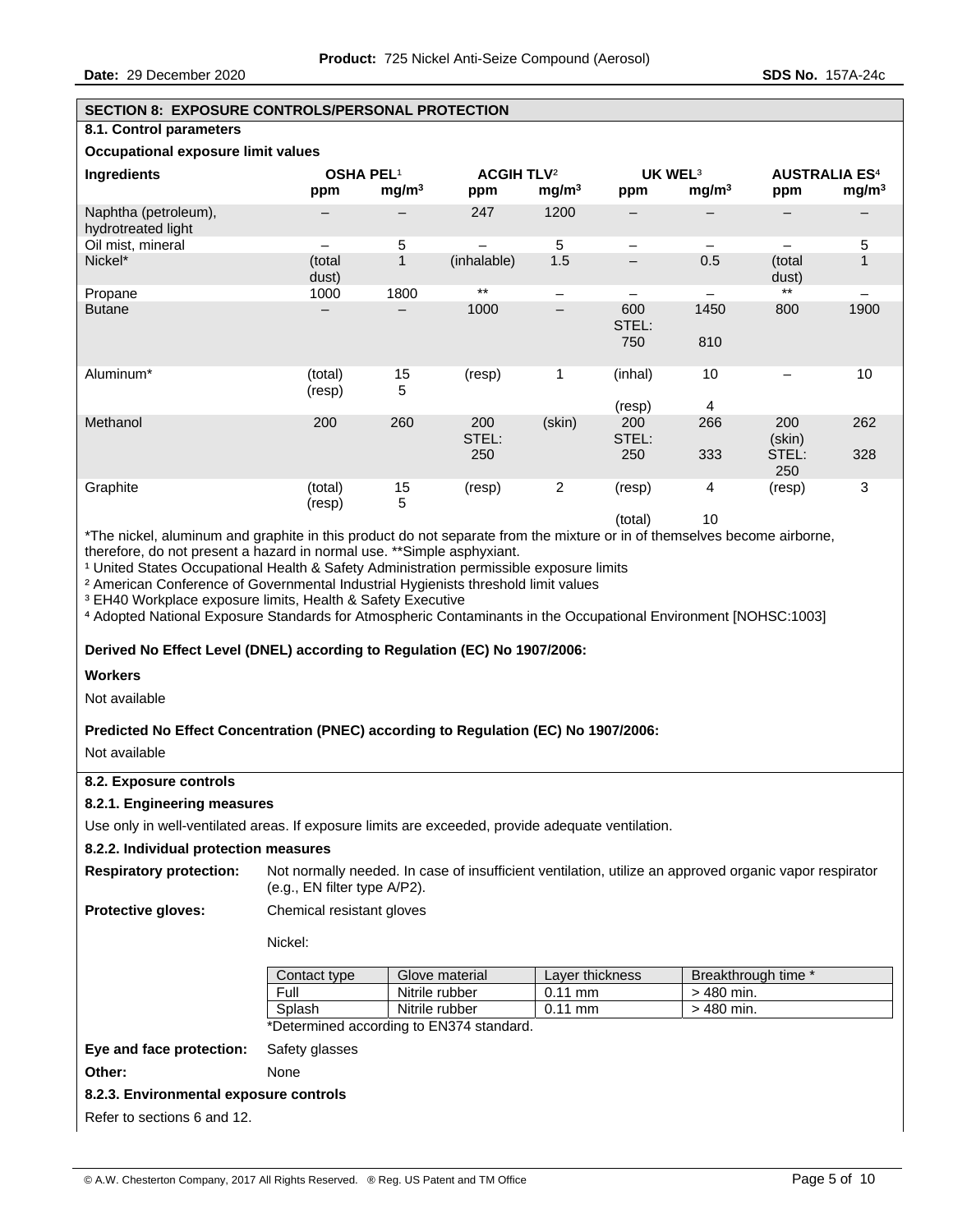**Date:** 29 December 2020 **SDS No.** 157A-24c

| <b>SECTION 9: PHYSICAL AND CHEMICAL PROPERTIES</b>                                                                                                                                                                                                                                                                                                                               |                                                                                                                                                                                                                                                                                                                                                                                                                                                                                                                                                                                                                                                                                                                         |                           |                                         |  |  |
|----------------------------------------------------------------------------------------------------------------------------------------------------------------------------------------------------------------------------------------------------------------------------------------------------------------------------------------------------------------------------------|-------------------------------------------------------------------------------------------------------------------------------------------------------------------------------------------------------------------------------------------------------------------------------------------------------------------------------------------------------------------------------------------------------------------------------------------------------------------------------------------------------------------------------------------------------------------------------------------------------------------------------------------------------------------------------------------------------------------------|---------------------------|-----------------------------------------|--|--|
|                                                                                                                                                                                                                                                                                                                                                                                  | 9.1. Information on basic physical and chemical properties                                                                                                                                                                                                                                                                                                                                                                                                                                                                                                                                                                                                                                                              |                           |                                         |  |  |
| <b>Physical state</b><br><b>Colour</b><br>Initial boiling point<br><b>Melting point</b><br>% Volatile (by volume)<br><b>Flash point</b><br><b>Method</b><br><b>Viscosity</b><br><b>Autoignition temperature</b><br><b>Decomposition temperature</b><br><b>Upper/lower flammability or</b><br>explosive limits<br><b>Flammability (solid, gas)</b><br><b>Explosive properties</b> | liquid<br><b>Odour</b><br>petroleum<br><b>Odour threshold</b><br>no data available<br>gray<br>121°C (250°F)<br>not determined<br>Vapour pressure @ 20°C<br>% Aromatics by weight<br>not determined<br>3.6% maximum<br>76.9%<br>pH<br>not applicable<br>17°C (63°F), product only<br><b>Relative density</b><br>$0.9$ kg/l<br>PM Closed Cup<br>Weight per volume<br>7.8 lbs/gal.<br><b>Coefficient (water/oil)</b><br>$\leq 1$<br>225 cSt @ 40°C<br>not determined<br>Vapour density (air=1)<br>>1<br>Rate of evaporation (ether=1)<br>$\leq 1$<br>no data available<br>Solubility in water<br>insoluble<br>not determined<br><b>Oxidising properties</b><br>no data available<br>no data available<br>no data available |                           |                                         |  |  |
| 9.2. Other information                                                                                                                                                                                                                                                                                                                                                           |                                                                                                                                                                                                                                                                                                                                                                                                                                                                                                                                                                                                                                                                                                                         |                           |                                         |  |  |
| None                                                                                                                                                                                                                                                                                                                                                                             |                                                                                                                                                                                                                                                                                                                                                                                                                                                                                                                                                                                                                                                                                                                         |                           |                                         |  |  |
| <b>SECTION 10: STABILITY AND REACTIVITY</b>                                                                                                                                                                                                                                                                                                                                      |                                                                                                                                                                                                                                                                                                                                                                                                                                                                                                                                                                                                                                                                                                                         |                           |                                         |  |  |
| 10.1. Reactivity                                                                                                                                                                                                                                                                                                                                                                 |                                                                                                                                                                                                                                                                                                                                                                                                                                                                                                                                                                                                                                                                                                                         |                           |                                         |  |  |
| with air.                                                                                                                                                                                                                                                                                                                                                                        | No data available for the mixture. Nickel can react vigorously with acids to liberate hydrogen, which can form explosive mixtures                                                                                                                                                                                                                                                                                                                                                                                                                                                                                                                                                                                       |                           |                                         |  |  |
| 10.2. Chemical stability                                                                                                                                                                                                                                                                                                                                                         |                                                                                                                                                                                                                                                                                                                                                                                                                                                                                                                                                                                                                                                                                                                         |                           |                                         |  |  |
| Stable                                                                                                                                                                                                                                                                                                                                                                           |                                                                                                                                                                                                                                                                                                                                                                                                                                                                                                                                                                                                                                                                                                                         |                           |                                         |  |  |
| 10.3. Possibility of hazardous reactions                                                                                                                                                                                                                                                                                                                                         |                                                                                                                                                                                                                                                                                                                                                                                                                                                                                                                                                                                                                                                                                                                         |                           |                                         |  |  |
|                                                                                                                                                                                                                                                                                                                                                                                  | No dangerous reactions known under conditions of normal use.                                                                                                                                                                                                                                                                                                                                                                                                                                                                                                                                                                                                                                                            |                           |                                         |  |  |
| 10.4. Conditions to avoid                                                                                                                                                                                                                                                                                                                                                        |                                                                                                                                                                                                                                                                                                                                                                                                                                                                                                                                                                                                                                                                                                                         |                           |                                         |  |  |
| Open flames, heat, sparks and red hot surfaces.                                                                                                                                                                                                                                                                                                                                  |                                                                                                                                                                                                                                                                                                                                                                                                                                                                                                                                                                                                                                                                                                                         |                           |                                         |  |  |
| 10.5. Incompatible materials                                                                                                                                                                                                                                                                                                                                                     |                                                                                                                                                                                                                                                                                                                                                                                                                                                                                                                                                                                                                                                                                                                         |                           |                                         |  |  |
|                                                                                                                                                                                                                                                                                                                                                                                  | Strong acids, alkalis and strong oxidizers like liquid Chlorine and concentrated Oxygen.                                                                                                                                                                                                                                                                                                                                                                                                                                                                                                                                                                                                                                |                           |                                         |  |  |
| 10.6. Hazardous decomposition products                                                                                                                                                                                                                                                                                                                                           |                                                                                                                                                                                                                                                                                                                                                                                                                                                                                                                                                                                                                                                                                                                         |                           |                                         |  |  |
|                                                                                                                                                                                                                                                                                                                                                                                  | Carbon Monoxide, Carbon Dioxide, aldehydes and other toxic fumes.                                                                                                                                                                                                                                                                                                                                                                                                                                                                                                                                                                                                                                                       |                           |                                         |  |  |
| <b>SECTION 11: TOXICOLOGICAL INFORMATION</b>                                                                                                                                                                                                                                                                                                                                     |                                                                                                                                                                                                                                                                                                                                                                                                                                                                                                                                                                                                                                                                                                                         |                           |                                         |  |  |
| 11.1. Information on toxicological effects                                                                                                                                                                                                                                                                                                                                       |                                                                                                                                                                                                                                                                                                                                                                                                                                                                                                                                                                                                                                                                                                                         |                           |                                         |  |  |
| <b>Primary route of exposure</b><br>under normal use:<br>Acute toxicity -<br>Oral:                                                                                                                                                                                                                                                                                               | Inhalation, skin and eye contact. Personnel with pre-existing skin disorders are generally<br>aggravated by exposure.                                                                                                                                                                                                                                                                                                                                                                                                                                                                                                                                                                                                   |                           |                                         |  |  |
|                                                                                                                                                                                                                                                                                                                                                                                  | Substance                                                                                                                                                                                                                                                                                                                                                                                                                                                                                                                                                                                                                                                                                                               | <b>Test</b>               | Result                                  |  |  |
|                                                                                                                                                                                                                                                                                                                                                                                  | Naphtha (petroleum), hydrotreated light                                                                                                                                                                                                                                                                                                                                                                                                                                                                                                                                                                                                                                                                                 | LD50, rat                 | > 5000 mg/kg                            |  |  |
|                                                                                                                                                                                                                                                                                                                                                                                  | Distillates (petroleum), hydrotreated<br>heavy naphthenic                                                                                                                                                                                                                                                                                                                                                                                                                                                                                                                                                                                                                                                               | LD50 rat                  | > 5000 mg/kg, estimated                 |  |  |
|                                                                                                                                                                                                                                                                                                                                                                                  | Nickel                                                                                                                                                                                                                                                                                                                                                                                                                                                                                                                                                                                                                                                                                                                  | LD50, rat                 | > 9000 mg/kg                            |  |  |
|                                                                                                                                                                                                                                                                                                                                                                                  | Methanol                                                                                                                                                                                                                                                                                                                                                                                                                                                                                                                                                                                                                                                                                                                | LD50, rat                 | 5628 mg/kg                              |  |  |
|                                                                                                                                                                                                                                                                                                                                                                                  | Methanol                                                                                                                                                                                                                                                                                                                                                                                                                                                                                                                                                                                                                                                                                                                | Human lethal dose         | 143 mg/kg                               |  |  |
| Dermal:                                                                                                                                                                                                                                                                                                                                                                          |                                                                                                                                                                                                                                                                                                                                                                                                                                                                                                                                                                                                                                                                                                                         |                           |                                         |  |  |
|                                                                                                                                                                                                                                                                                                                                                                                  | Substance                                                                                                                                                                                                                                                                                                                                                                                                                                                                                                                                                                                                                                                                                                               | <b>Test</b>               | Result                                  |  |  |
|                                                                                                                                                                                                                                                                                                                                                                                  | Naphtha (petroleum), hydrotreated light<br>Distillates (petroleum), hydrotreated                                                                                                                                                                                                                                                                                                                                                                                                                                                                                                                                                                                                                                        | LD50, rabbit<br>LD50, rat | > 2000 mg/kg<br>> 2000 mg/kg, estimated |  |  |
|                                                                                                                                                                                                                                                                                                                                                                                  | heavy naphthenic                                                                                                                                                                                                                                                                                                                                                                                                                                                                                                                                                                                                                                                                                                        |                           |                                         |  |  |
|                                                                                                                                                                                                                                                                                                                                                                                  |                                                                                                                                                                                                                                                                                                                                                                                                                                                                                                                                                                                                                                                                                                                         |                           |                                         |  |  |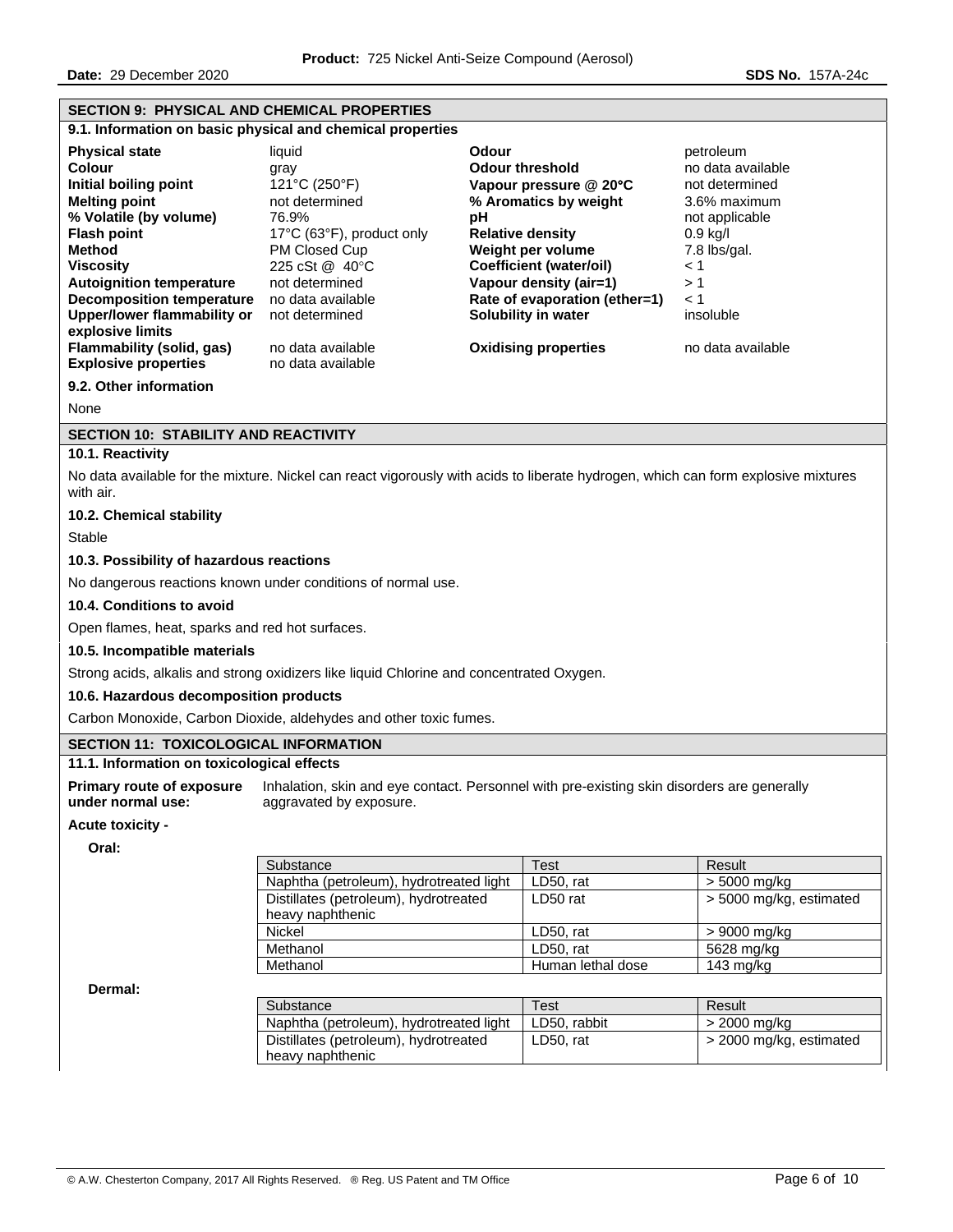| Inhalation:                                  | High vapor concentrations may cause eye and respiratory tract irritation, dizziness, headache and<br>other central nervous system effects.                                                                                                                                                                                                                                                                                                                                                                                                                                                                                                                                                                                                                                                                                                                                                            |                                         |                                   |  |  |
|----------------------------------------------|-------------------------------------------------------------------------------------------------------------------------------------------------------------------------------------------------------------------------------------------------------------------------------------------------------------------------------------------------------------------------------------------------------------------------------------------------------------------------------------------------------------------------------------------------------------------------------------------------------------------------------------------------------------------------------------------------------------------------------------------------------------------------------------------------------------------------------------------------------------------------------------------------------|-----------------------------------------|-----------------------------------|--|--|
|                                              |                                                                                                                                                                                                                                                                                                                                                                                                                                                                                                                                                                                                                                                                                                                                                                                                                                                                                                       |                                         |                                   |  |  |
|                                              | Substance                                                                                                                                                                                                                                                                                                                                                                                                                                                                                                                                                                                                                                                                                                                                                                                                                                                                                             | <b>Test</b>                             | Result                            |  |  |
|                                              | Naphtha (petroleum), hydrotreated light                                                                                                                                                                                                                                                                                                                                                                                                                                                                                                                                                                                                                                                                                                                                                                                                                                                               | LC50, rat, 4 hours                      | $> 5.61$ mg/l                     |  |  |
|                                              | Distillates (petroleum), hydrotreated<br>heavy naphthenic                                                                                                                                                                                                                                                                                                                                                                                                                                                                                                                                                                                                                                                                                                                                                                                                                                             | LC50, rat, 4 hours                      | > 5 mg/l, estimated               |  |  |
|                                              | <b>Nickel</b>                                                                                                                                                                                                                                                                                                                                                                                                                                                                                                                                                                                                                                                                                                                                                                                                                                                                                         | NOAEC, rat, 1 h,                        | $> 10.2$ mg/l                     |  |  |
|                                              | Methanol                                                                                                                                                                                                                                                                                                                                                                                                                                                                                                                                                                                                                                                                                                                                                                                                                                                                                              | LC50, rat, 4 hours                      | 64000 ppm (V)                     |  |  |
|                                              | Propane                                                                                                                                                                                                                                                                                                                                                                                                                                                                                                                                                                                                                                                                                                                                                                                                                                                                                               | LC50, rat, 4 hours                      | 658 mg/l                          |  |  |
|                                              | <b>Butane</b>                                                                                                                                                                                                                                                                                                                                                                                                                                                                                                                                                                                                                                                                                                                                                                                                                                                                                         | LC50, rat, 4 hours                      | 30957 mg/m <sup>3</sup>           |  |  |
| <b>Skin corrosion/irritation:</b>            | Irritating to skin.                                                                                                                                                                                                                                                                                                                                                                                                                                                                                                                                                                                                                                                                                                                                                                                                                                                                                   |                                         |                                   |  |  |
|                                              | Substance                                                                                                                                                                                                                                                                                                                                                                                                                                                                                                                                                                                                                                                                                                                                                                                                                                                                                             | <b>Test</b>                             | Result                            |  |  |
|                                              | Naphtha (petroleum), hydrotreated light                                                                                                                                                                                                                                                                                                                                                                                                                                                                                                                                                                                                                                                                                                                                                                                                                                                               | Skin irritation, (OECD                  | Irritating                        |  |  |
|                                              |                                                                                                                                                                                                                                                                                                                                                                                                                                                                                                                                                                                                                                                                                                                                                                                                                                                                                                       | 404), rabbit                            |                                   |  |  |
|                                              | Distillates (petroleum), hydrotreated                                                                                                                                                                                                                                                                                                                                                                                                                                                                                                                                                                                                                                                                                                                                                                                                                                                                 | Skin irritation, rabbit                 | Not irritating                    |  |  |
|                                              | heavy naphthenic                                                                                                                                                                                                                                                                                                                                                                                                                                                                                                                                                                                                                                                                                                                                                                                                                                                                                      |                                         |                                   |  |  |
| Serious eye damage/                          |                                                                                                                                                                                                                                                                                                                                                                                                                                                                                                                                                                                                                                                                                                                                                                                                                                                                                                       |                                         |                                   |  |  |
| irritation:                                  | Substance                                                                                                                                                                                                                                                                                                                                                                                                                                                                                                                                                                                                                                                                                                                                                                                                                                                                                             | <b>Test</b>                             | Result                            |  |  |
|                                              | Naphtha (petroleum), hydrotreated light                                                                                                                                                                                                                                                                                                                                                                                                                                                                                                                                                                                                                                                                                                                                                                                                                                                               | Eye irritation (OECD<br>405), rabbit    | Not irritating                    |  |  |
|                                              | Distillates (petroleum), hydrotreated<br>heavy naphthenic                                                                                                                                                                                                                                                                                                                                                                                                                                                                                                                                                                                                                                                                                                                                                                                                                                             | Eye irritation, rabbit                  | Not irritating                    |  |  |
| <b>Respiratory or skin</b><br>sensitisation: | Nickel: May cause sensitisation by skin contact.                                                                                                                                                                                                                                                                                                                                                                                                                                                                                                                                                                                                                                                                                                                                                                                                                                                      |                                         |                                   |  |  |
|                                              | Substance                                                                                                                                                                                                                                                                                                                                                                                                                                                                                                                                                                                                                                                                                                                                                                                                                                                                                             | <b>Test</b>                             | Result                            |  |  |
|                                              | Naphtha (petroleum), hydrotreated light                                                                                                                                                                                                                                                                                                                                                                                                                                                                                                                                                                                                                                                                                                                                                                                                                                                               | Skin sensitization, guinea<br>pig       | Not sensitizing                   |  |  |
|                                              | Distillates (petroleum), hydrotreated<br>heavy naphthenic                                                                                                                                                                                                                                                                                                                                                                                                                                                                                                                                                                                                                                                                                                                                                                                                                                             | Skin sensitization (OECD<br>406)        | Not sensitizing                   |  |  |
|                                              | Aluminum                                                                                                                                                                                                                                                                                                                                                                                                                                                                                                                                                                                                                                                                                                                                                                                                                                                                                              | Skin sensitization, guinea<br>pig       | Not sensitizing (read-<br>across) |  |  |
|                                              | Graphite                                                                                                                                                                                                                                                                                                                                                                                                                                                                                                                                                                                                                                                                                                                                                                                                                                                                                              | Skin sensitization (OECD<br>429), mouse | Not sensitizing                   |  |  |
|                                              | Methanol                                                                                                                                                                                                                                                                                                                                                                                                                                                                                                                                                                                                                                                                                                                                                                                                                                                                                              | Skin sensitization, guinea<br>pig       | Not sensitizing                   |  |  |
| Germ cell mutagenicity:                      | Hazardous ingredients: based on available data, the classification criteria are not met.                                                                                                                                                                                                                                                                                                                                                                                                                                                                                                                                                                                                                                                                                                                                                                                                              |                                         |                                   |  |  |
| Carcinogenicity:                             | The U.S. National Institute for Occupational Safety and Health (NIOSH) concluded that there is no<br>evidence that nickel metal is carcinogenic when ingested. The National Toxicology Program (NTP)<br>has listed Nickel powder as a potential carcinogen based on inhalation studies. The International<br>Agency for Research on Cancer (IARC) has designated Nickel as possibly carcinogenic to humans<br>(group 2B). The Nickel in this product is not in powder form and should not present a hazard in<br>normal use. To date, there is no evidence that nickel metal causes cancer in humans based on<br>epidemiology data from workers in the nickel producing and nickel consuming industries. A recent<br>animal (rat) inhalation study showed no increased respiratory cancer risk for nickel metal powder<br>indicating that no carcinogen classification is warranted for nickel metal. |                                         |                                   |  |  |
| <b>Reproductive toxicity:</b>                | Naphtha (petroleum), hydrotreated light, Aluminum, Distillates (petroleum), hydrotreated heavy<br>naphthenic, Graphite, Methanol: based on available data, the classification criteria are not met.                                                                                                                                                                                                                                                                                                                                                                                                                                                                                                                                                                                                                                                                                                   |                                         |                                   |  |  |
| <b>STOT-single exposure:</b>                 | Naphtha (petroleum), hydrotreated light: Causes damage to lungs through prolonged or repeated<br>inhalation exposure. Other ingredients: based on available data, the classification criteria are not<br>met.                                                                                                                                                                                                                                                                                                                                                                                                                                                                                                                                                                                                                                                                                         |                                         |                                   |  |  |
| <b>STOT-repeated exposure:</b>               | Nickel: Causes damage to lungs through prolonged or repeated inhalation exposure. Other<br>ingredients: based on available data, the classification criteria are not met.                                                                                                                                                                                                                                                                                                                                                                                                                                                                                                                                                                                                                                                                                                                             |                                         |                                   |  |  |
| <b>Aspiration hazard:</b>                    | Based on available data, the classification criteria are not met.                                                                                                                                                                                                                                                                                                                                                                                                                                                                                                                                                                                                                                                                                                                                                                                                                                     |                                         |                                   |  |  |
| Other information:                           |                                                                                                                                                                                                                                                                                                                                                                                                                                                                                                                                                                                                                                                                                                                                                                                                                                                                                                       |                                         |                                   |  |  |
|                                              | None                                                                                                                                                                                                                                                                                                                                                                                                                                                                                                                                                                                                                                                                                                                                                                                                                                                                                                  |                                         |                                   |  |  |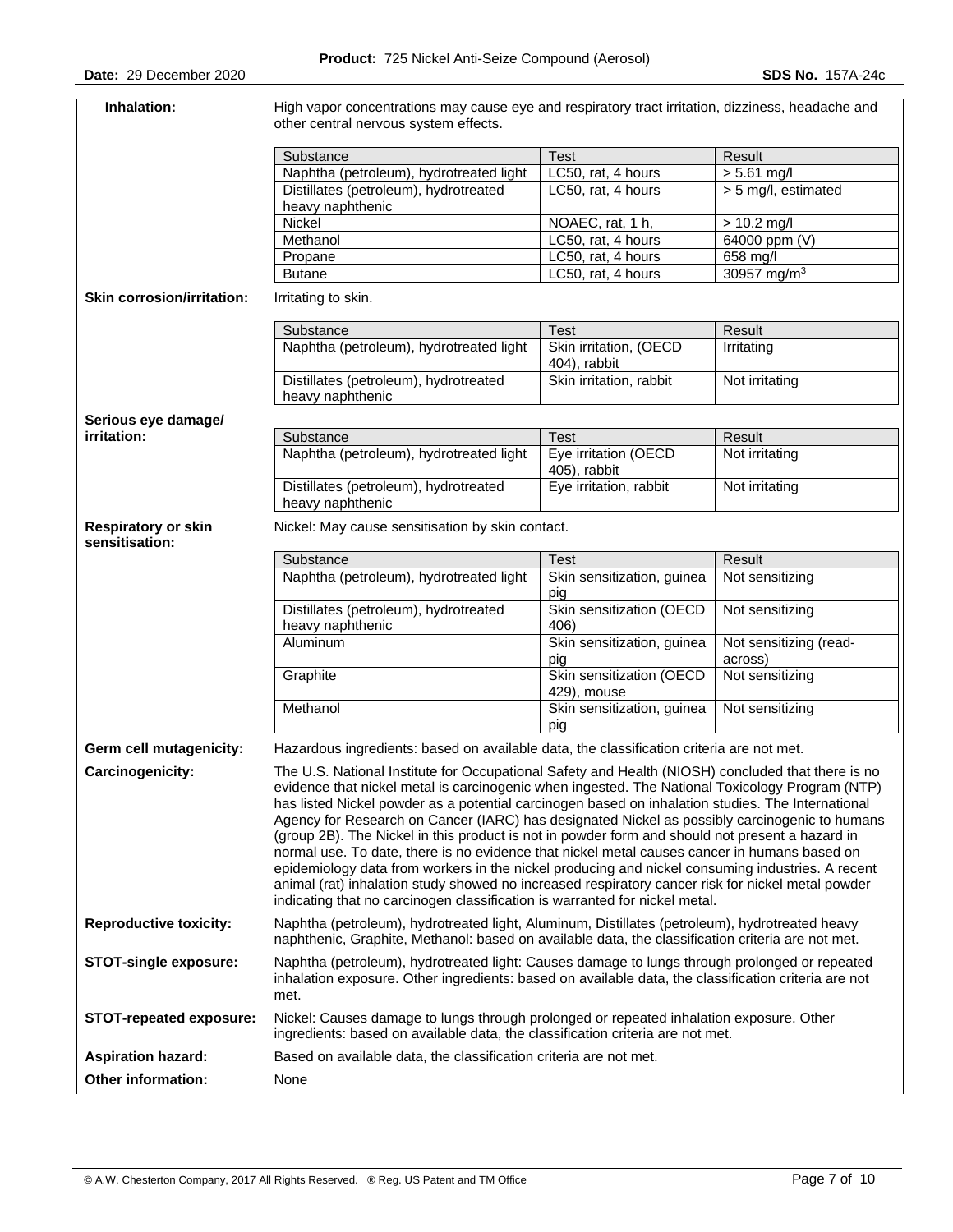### **SECTION 12: ECOLOGICAL INFORMATION**

Ecotoxicological data have not been determined specifically for this product. The information given below is based on a knowledge of the components and the ecotoxicology of similar substances.

### **12.1. Toxicity**

Toxic to aquatic organisms, may cause long-term adverse effects in the aquatic environment.

### **12.2. Persistence and degradability**

Naphtha (petroleum), hydrotreated light: inherently biodegradable. Naphtha (petroleum), hydrotreated light, Petroleum gases, liquefied, sweetened: oxidize by photochemical reactions in air. Distillates (petroleum), hydrotreated heavy naphthenic: inherently biodegradable [31% biodegradation (OECD 301F, 28 days)]. Nickel, Aluminum, Graphite: inorganic substances.

# **12.3. Bioaccumulative potential**

Naphtha (petroleum), hydrotreated light, Octanol/water partition coefficient (log Kow): 2.1 – 5 (estimated). Propane, Butane, Distillates (petroleum), hydrotreated heavy naphthenic, Nickel, Aluminum, Graphite: not expected to bioaccumulate. Methanol: low potential for bioaccumulation (BCF < 100).

### **12.4. Mobility in soil**

Liquid. Insoluble in water. In determining environmental mobility, consider the product's physical and chemical properties (see Section 9). Low boiling point naphtha, Petroleum gases, liquefied, sweetened: will rapidly evaporate to the air if released into the environment.

# **12.5. Results of PBT and vPvB assessment**

Not available

### **12.6. Other adverse effects**

None known

# **SECTION 13: DISPOSAL CONSIDERATIONS**

# **13.1. Waste treatment methods**

Incinerate absorbed material with a properly licensed facility. Incinerate pressurized or sealed containers in an approved facility. Treatment for nickel may need to be provided after incineration and prior to any land disposal. This product is classified as a hazardous waste according to 2008/98/EC. Check local, state and national/federal regulations and comply with the most stringent requirement.

| <b>SECTION 14: TRANSPORT INFORMATION</b>                |                                                                                                                                          |
|---------------------------------------------------------|------------------------------------------------------------------------------------------------------------------------------------------|
| 14.1. UN number                                         |                                                                                                                                          |
| ADR/RID/ADN/IMDG/ICAO:                                  | <b>UN1950</b>                                                                                                                            |
| TDG:                                                    | <b>UN1950</b>                                                                                                                            |
| US DOT:                                                 | <b>UN1950</b>                                                                                                                            |
| 14.2. UN proper shipping name                           |                                                                                                                                          |
| ICAO:                                                   | Aerosols, Flammable                                                                                                                      |
| IMDG:                                                   | Aerosols                                                                                                                                 |
| <b>ADR/RID/ADN:</b>                                     | Aerosols, flammable                                                                                                                      |
| TDG:                                                    | Aerosols, flammable                                                                                                                      |
| US DOT:                                                 | Aerosols, flammable                                                                                                                      |
| 14.3. Transport hazard class(es)                        |                                                                                                                                          |
| ADR/RID/ADN/IMDG/ICAO:                                  | 2.1                                                                                                                                      |
| TDG:                                                    | 2.1                                                                                                                                      |
| US DOT:                                                 | 2.1                                                                                                                                      |
| 14.4. Packing group                                     |                                                                                                                                          |
| ADR/RID/ADN/IMDG/ICAO:                                  | <b>NOT APPLICABLE</b>                                                                                                                    |
| TDG:                                                    | <b>NOT APPLICABLE</b>                                                                                                                    |
| US DOT:                                                 | <b>NOT APPLICABLE</b>                                                                                                                    |
| 14.5. Environmental hazards                             |                                                                                                                                          |
| NO ENVIRONMENTAL HAZARDS                                |                                                                                                                                          |
| 14.6. Special precautions for user                      |                                                                                                                                          |
| NO SPECIAL PRECAUTIONS FOR USER                         |                                                                                                                                          |
|                                                         | 14.7. Transport in bulk according to Annex II of MARPOL73/78 and the IBC Code                                                            |
| NOT APPLICABLE                                          |                                                                                                                                          |
| 14.8. Other information                                 |                                                                                                                                          |
| NO. 126                                                 | US DOT: Shipped as Limited Quantity in packaging having a rated capacity gross weight of 66 lb. or less (49 CFR 173.306(a),(3),(i)). ERG |
| <b>IMDG:</b> EmS. F-D, S-U, Shipped as Limited Quantity |                                                                                                                                          |
|                                                         | ADR: Classification code 5F, Tunnel restriction code (E), Shipped as Limited Ouantity                                                    |
|                                                         |                                                                                                                                          |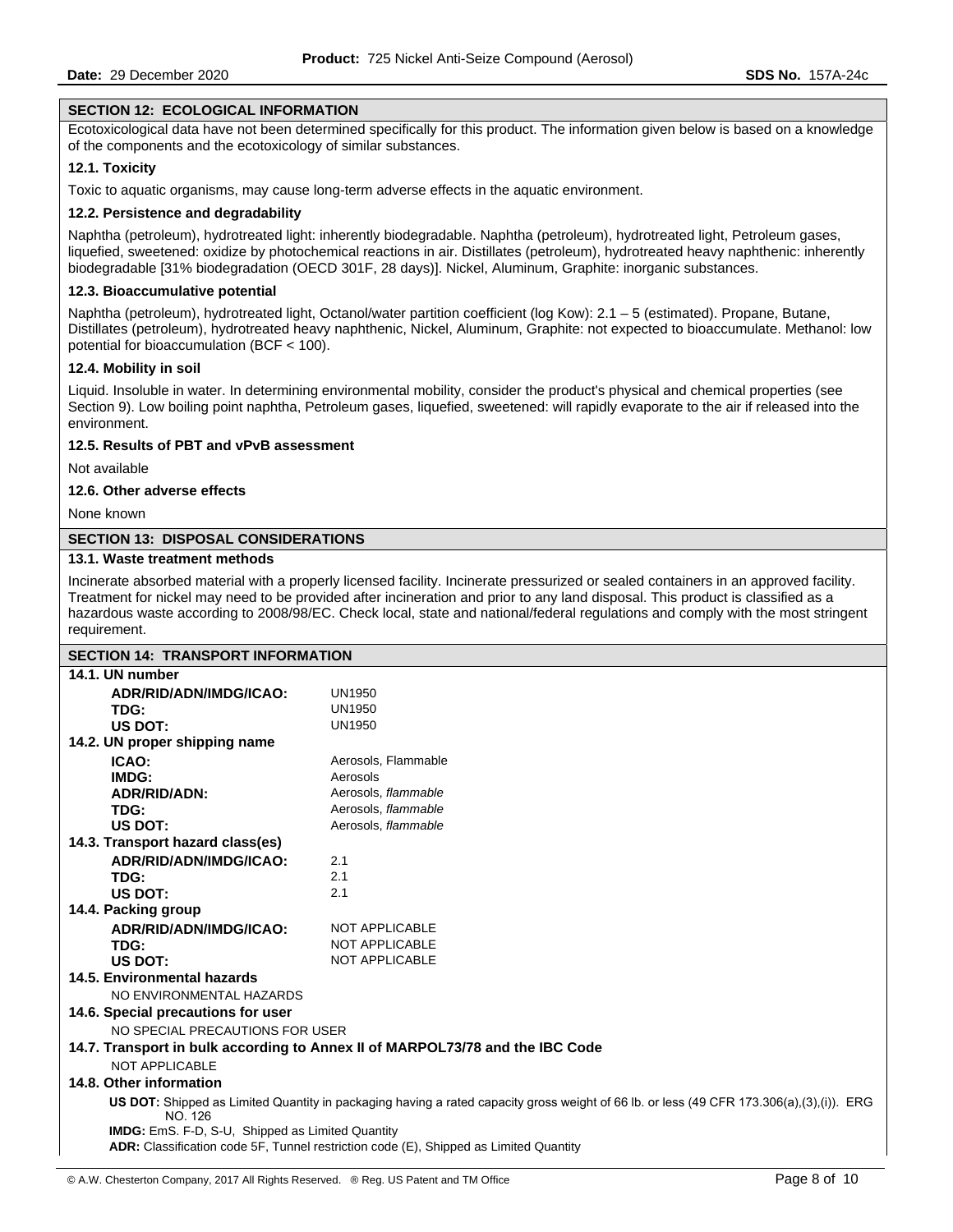| <b>SECTION 15: REGULATORY INFORMATION</b>                                                                                                                                                                                                                                                                                                                                                                                                                                                                                                                                                                                                                                                                                                                                                                                                                                                                                                                                                                                                                                                                                                                                                                                                                                                                                                                                                                                                                                                                                                                                                                                                                                                                                                                                                                                                                                  |  |  |  |
|----------------------------------------------------------------------------------------------------------------------------------------------------------------------------------------------------------------------------------------------------------------------------------------------------------------------------------------------------------------------------------------------------------------------------------------------------------------------------------------------------------------------------------------------------------------------------------------------------------------------------------------------------------------------------------------------------------------------------------------------------------------------------------------------------------------------------------------------------------------------------------------------------------------------------------------------------------------------------------------------------------------------------------------------------------------------------------------------------------------------------------------------------------------------------------------------------------------------------------------------------------------------------------------------------------------------------------------------------------------------------------------------------------------------------------------------------------------------------------------------------------------------------------------------------------------------------------------------------------------------------------------------------------------------------------------------------------------------------------------------------------------------------------------------------------------------------------------------------------------------------|--|--|--|
| 15.1. Safety, health and environmental regulations/legislation specific for the substance or mixture                                                                                                                                                                                                                                                                                                                                                                                                                                                                                                                                                                                                                                                                                                                                                                                                                                                                                                                                                                                                                                                                                                                                                                                                                                                                                                                                                                                                                                                                                                                                                                                                                                                                                                                                                                       |  |  |  |
| 15.1.1. EU regulations                                                                                                                                                                                                                                                                                                                                                                                                                                                                                                                                                                                                                                                                                                                                                                                                                                                                                                                                                                                                                                                                                                                                                                                                                                                                                                                                                                                                                                                                                                                                                                                                                                                                                                                                                                                                                                                     |  |  |  |
| Authorisations under Title VII: Not applicable                                                                                                                                                                                                                                                                                                                                                                                                                                                                                                                                                                                                                                                                                                                                                                                                                                                                                                                                                                                                                                                                                                                                                                                                                                                                                                                                                                                                                                                                                                                                                                                                                                                                                                                                                                                                                             |  |  |  |
| <b>Restrictions under Title VIII:</b><br>None                                                                                                                                                                                                                                                                                                                                                                                                                                                                                                                                                                                                                                                                                                                                                                                                                                                                                                                                                                                                                                                                                                                                                                                                                                                                                                                                                                                                                                                                                                                                                                                                                                                                                                                                                                                                                              |  |  |  |
| <b>Other EU regulations:</b><br>Directive 92/85/EEC on the safety and health at work of pregnant workers and workers who have<br>recently given birth or are breastfeeding; Directive 94/33/EC on the protection of young people at work;<br>Directive 75/324/EEC on the approximation of the laws of the Member States relating to aerosol<br>dispensers                                                                                                                                                                                                                                                                                                                                                                                                                                                                                                                                                                                                                                                                                                                                                                                                                                                                                                                                                                                                                                                                                                                                                                                                                                                                                                                                                                                                                                                                                                                  |  |  |  |
| 15.1.2. National regulations                                                                                                                                                                                                                                                                                                                                                                                                                                                                                                                                                                                                                                                                                                                                                                                                                                                                                                                                                                                                                                                                                                                                                                                                                                                                                                                                                                                                                                                                                                                                                                                                                                                                                                                                                                                                                                               |  |  |  |
| <b>US EPA SARA TITLE III</b>                                                                                                                                                                                                                                                                                                                                                                                                                                                                                                                                                                                                                                                                                                                                                                                                                                                                                                                                                                                                                                                                                                                                                                                                                                                                                                                                                                                                                                                                                                                                                                                                                                                                                                                                                                                                                                               |  |  |  |
| 312 Hazards:<br>313 Chemicals:                                                                                                                                                                                                                                                                                                                                                                                                                                                                                                                                                                                                                                                                                                                                                                                                                                                                                                                                                                                                                                                                                                                                                                                                                                                                                                                                                                                                                                                                                                                                                                                                                                                                                                                                                                                                                                             |  |  |  |
| Fire<br>Nickel<br>7440-02-0<br>10-15%<br>Immediate<br>Aluminum<br>7429-90-5<br>1-5%<br>Delayed                                                                                                                                                                                                                                                                                                                                                                                                                                                                                                                                                                                                                                                                                                                                                                                                                                                                                                                                                                                                                                                                                                                                                                                                                                                                                                                                                                                                                                                                                                                                                                                                                                                                                                                                                                             |  |  |  |
| <b>Pressure Release</b><br>TSCA: All chemical components are listed in the TSCA inventory.                                                                                                                                                                                                                                                                                                                                                                                                                                                                                                                                                                                                                                                                                                                                                                                                                                                                                                                                                                                                                                                                                                                                                                                                                                                                                                                                                                                                                                                                                                                                                                                                                                                                                                                                                                                 |  |  |  |
| Other national regulations: National implementations of the EC Directives referred to in section 15.1.1.                                                                                                                                                                                                                                                                                                                                                                                                                                                                                                                                                                                                                                                                                                                                                                                                                                                                                                                                                                                                                                                                                                                                                                                                                                                                                                                                                                                                                                                                                                                                                                                                                                                                                                                                                                   |  |  |  |
| 15.2. Chemical safety assessment                                                                                                                                                                                                                                                                                                                                                                                                                                                                                                                                                                                                                                                                                                                                                                                                                                                                                                                                                                                                                                                                                                                                                                                                                                                                                                                                                                                                                                                                                                                                                                                                                                                                                                                                                                                                                                           |  |  |  |
| No Chemical Safety Assessment has been carried out for this substance/mixture by the supplier.                                                                                                                                                                                                                                                                                                                                                                                                                                                                                                                                                                                                                                                                                                                                                                                                                                                                                                                                                                                                                                                                                                                                                                                                                                                                                                                                                                                                                                                                                                                                                                                                                                                                                                                                                                             |  |  |  |
| <b>SECTION 16: OTHER INFORMATION</b>                                                                                                                                                                                                                                                                                                                                                                                                                                                                                                                                                                                                                                                                                                                                                                                                                                                                                                                                                                                                                                                                                                                                                                                                                                                                                                                                                                                                                                                                                                                                                                                                                                                                                                                                                                                                                                       |  |  |  |
| <b>Abbreviations</b><br>ADN: European Agreement concerning the International Carriage of Dangerous Goods by Inland Waterways<br>ADR: European Agreement concerning the International Carriage of Dangerous Goods by Road<br>and acronyms:<br>ATE: Acute Toxicity Estimate<br><b>BCF: Bioconcentration Factor</b><br>cATpE: Converted Acute Toxicity point Estimate<br>CLP: Classification Labelling Packaging Regulation (1272/2008/EC)<br>ES: Exposure Standard<br>GHS: Globally Harmonized System<br>ICAO: International Civil Aviation Organization<br>IMDG: International Maritime Dangerous Goods<br>LC50: Lethal Concentration to 50 % of a test population<br>LD50: Lethal Dose to 50% of a test population<br><b>LOEL: Lowest Observed Effect Level</b><br>N/A: Not Applicable<br>NA: Not Available<br>NOEC: No Observed Effect Concentration<br>NOEL: No Observed Effect Level<br>OECD: Organization for Economic Co-operation and Development<br>PBT: Persistent, Bioaccumulative and Toxic substance<br>(Q) SAR: Quantitative Structure-Activity Relationship<br>REACH: Registration, Evaluation, Authorisation and Restriction of Chemicals Regulation (1907/2006/EC)<br>REL: Recommended Exposure Limit<br>RID: Regulations concerning the International Carriage of Dangerous Goods by Rail<br>SDS: Safety Data Sheet<br>STEL: Short Term Exposure Limit<br>STOT RE: Specific Target Organ Toxicity, Repeated Exposure<br>STOT SE: Specific Target Organ Toxicity, Single Exposure<br>TDG: Transportation of Dangerous Goods (Canada)<br>TWA: Time Weighted Average<br>US DOT: United States Department of Transportation<br>vPvB: very Persistent and very Bioaccumulative substance<br>WEL: Workplace Exposure Limit<br>WHMIS: Workplace Hazardous Materials Information System<br>Other abbreviations and acronyms can be looked up at www.wikipedia.org. |  |  |  |